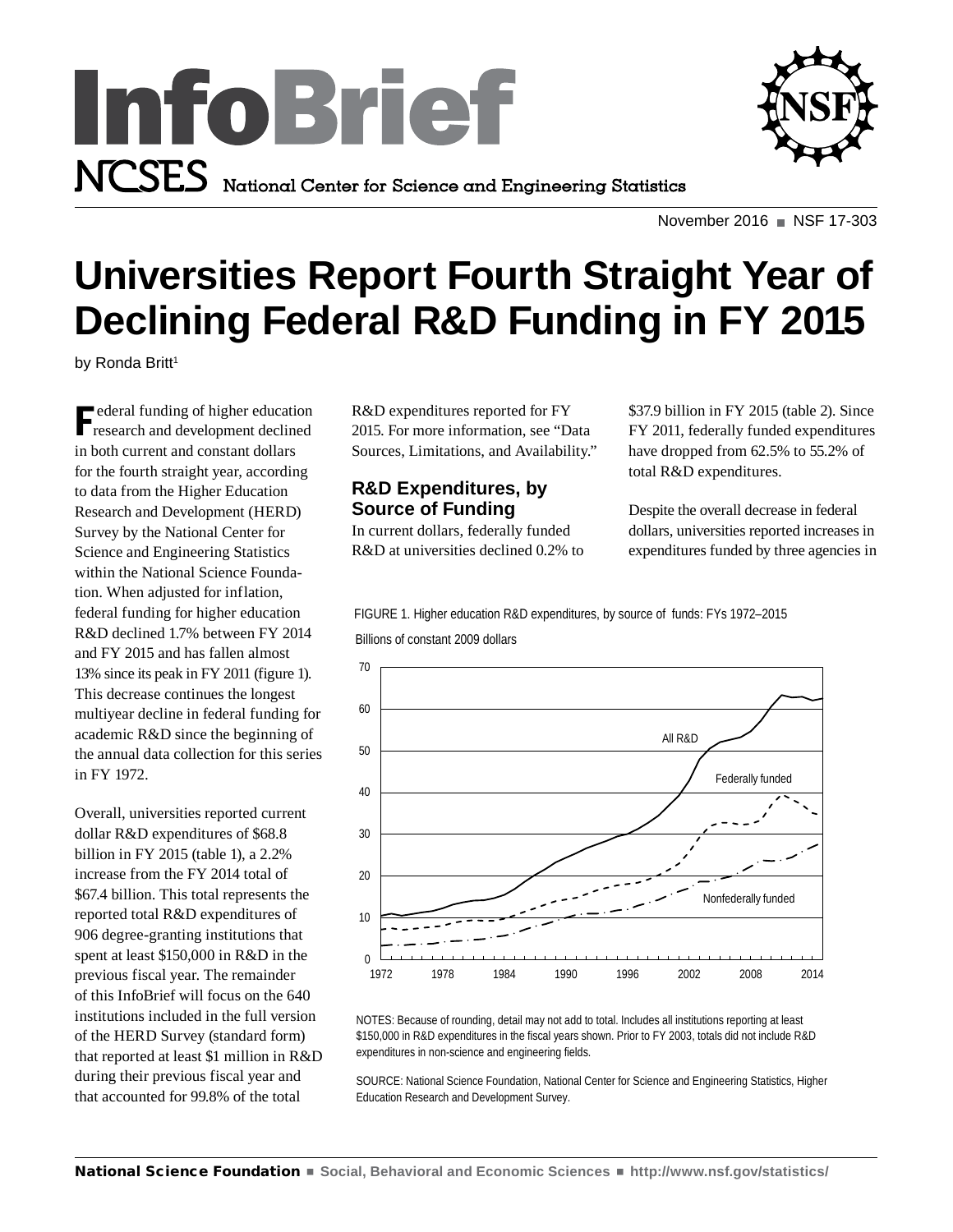# TABLE 1. Higher education R&D expenditures, by source of funds, R&D field, and survey population: FY 2015

(Thousands of current dollars)

|                               |                  | Survey population |               |  |
|-------------------------------|------------------|-------------------|---------------|--|
| Source of funds and R&D field | All institutions | Short form        | Standard form |  |
| All R&D expenditures          | 68,807,857       | 140,056           | 68,667,801    |  |
| Federal government            | 37,939,602       | 62,723            | 37,876,879    |  |
| State and local government    | 3,821,623        | 9,215             | 3,812,408     |  |
| Institution funds             | 16,755,935       | 44,205            | 16,711,730    |  |
| <b>Business</b>               | 4,005,725        | 5,111             | 4,000,614     |  |
| Nonprofit organizations       | 4,252,036        | 15,043            | 4,236,993     |  |
| All other sources             | 2,032,936        | 3,759             | 2,029,177     |  |
| Science                       | 54,076,389       | 102,809           | 53,973,580    |  |
| Computer sciences             | 1,966,814        | 3,242             | 1,963,572     |  |
| <b>Environmental sciences</b> | 3,259,240        | 10,172            | 3,249,068     |  |
| Life sciences                 | 38,861,041       | 41,025            | 38,820,016    |  |
| Mathematical sciences         | 646,515          | 4,803             | 641,712       |  |
| Physical sciences             | 4,732,198        | 20,901            | 4,711,297     |  |
| Psychology                    | 1,188,935        | 4,919             | 1,184,016     |  |
| Social sciences               | 2,335,018        | 13,126            | 2,321,892     |  |
| Sciences, nec                 | 1,086,628        | 4,621             | 1,082,007     |  |
| Engineering                   | 11,081,373       | 11,115            | 11,070,258    |  |
| Non-science and engineering   | 3,650,095        | 26,132            | 3,623,963     |  |

nec = not elsewhere classified.

NOTES: Institutions reporting \$1 million or more during the previous fiscal year are included in the standard form population. Institutions are included in the short form population if they reported at least \$150,000 but less than \$1 million in total R&D expenditures during the previous fiscal year.

SOURCE: National Science Foundation, National Center for Science and Engineering Statistics, Higher Education Research and Development Survey, FY 2015.

FY 2015: the Department of Defense, the National Aeronautics and Space Administration, and the Department of Agriculture. The remaining major funding agencies all showed declines between FY 2014 and FY 2015. The largest source, the Department of Health and Human Services (HHS), decreased for the fourth straight year, from nearly \$23 billion in FY 2011 to \$20 billion in FY 2015.

All but one of the nonfederal funding sources increased from FY 2014 to FY 2015. The bulk of the increase came from an increase in universities' own funding of R&D (institution funds), the largest source of nonfederal R&D funding. Institution funds grew 5.9% to \$16.7 billion in FY 2015. This source has increased 32.5% between FY 2011 and FY 2015.

Expenditures funded by businesses rose 7.5% in FY 2015 to top \$4 billion for the first time. Nonprofit-funded expenditures increased 6.9% to \$4.2 billion in FY 2015. Expenditures funded by all other sources—such as foreign governments, other universities, or gifts designated by the donors for research—increased 6.4% to \$2.0 billion in FY 2015. The one nonfederal source showing a decline, state and local government, decreased 1.2% to \$3.8 billion, roughly equaling the amount reported in FY 2011.

## **R&D Expenditures, by Field**

Higher education R&D is heavily concentrated in three fields, which together accounted for 64.3% of the total spent in FY 2015: medical sciences (\$21.3 billion), biological sciences (\$11.7 billion), and engineering (\$11.1 billion)

(table 3). Medical sciences showed modest growth between FY 2014 and FY 2015, increasing 3.1% in current dollars. Biological sciences essentially remained steady and engineering grew less than 1%.

Two science subfields, atmospheric sciences and astronomy, showed double-digit growth in FY 2015. Atmospheric sciences grew 14.7% to \$576 million, and astronomy grew 18.7% to \$673 million. Within engineering, aeronautical and astronautical engineering showed the most growth, increasing 10.9% to \$734 million in FY 2015.

Two small non-science and engineering (non-S&E) fields also showed doubledigit growth in R&D spending between FY 2014 and FY 2015, propelling the overall category of non-S&E R&D to a 5.7% increase. Research spending in business and management disciplines grew 18.2% to \$571 million in FY 2015. Law research spending also grew 17.4%, to \$175 million.

### **Top University Research Performers**

The top 30 institutions in R&D spending in FY 2015 nearly mirrored the list in FY 2014 but with one change (table 4). The University of Texas, Austin claimed the number 30 spot with \$651 million, an 11.3% increase from FY 2014. Vanderbilt University moved to number 31 with \$648 million. In contrast to FY 2014, when 12 of the 30 institutions reported declines in their R&D spending from the prior year, only four reported declines for FY 2015. Combined, the top 30 institutions accounted for 41.3% of the total spent on R&D within the higher education sector in FY 2015.

# **External Funding by Type of Agreement**

Of the research funding provided by outside sources, more than 75% comes in the form of grants, reimbursements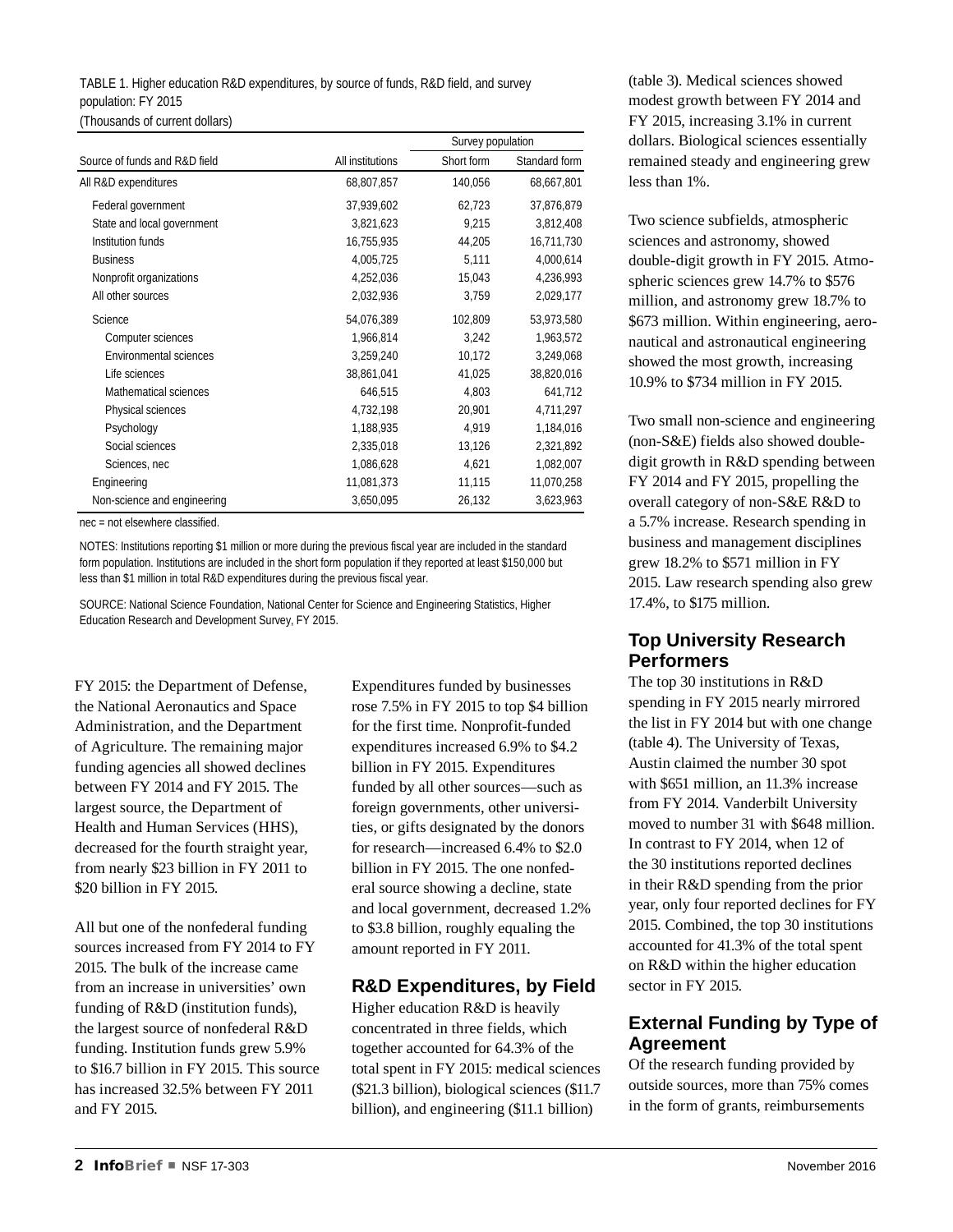| Source of funds                 | 2011   | 2012   | 2013   | 2014   | 2015   | % change<br>$2014 - 15$ |
|---------------------------------|--------|--------|--------|--------|--------|-------------------------|
| All R&D expenditures            | 65,274 | 65,729 | 67,013 | 67,200 | 68,668 | 2.2                     |
| All federal R&D expenditures    | 40.766 | 40,140 | 39,444 | 37.961 | 37,877 | $-0.2$                  |
| <b>DOD</b>                      | 4.814  | 4.908  | 5,023  | 4.927  | 5.095  | 3.4                     |
| <b>DOE</b>                      | 1.866  | 1.955  | 1.876  | 1.806  | 1.713  | $-5.1$                  |
| <b>HHS</b>                      | 22,994 | 21,916 | 21,211 | 20,298 | 20,025 | $-1.3$                  |
| <b>NASA</b>                     | 1,423  | 1,331  | 1,332  | 1,329  | 1,419  | 6.7                     |
| <b>NSF</b>                      | 5,140  | 5,276  | 5,393  | 5,125  | 5,114  | $-0.2$                  |
| <b>USDA</b>                     | 1,004  | 1,092  | 1,089  | 1,063  | 1,114  | 4.8                     |
| Other                           | 3,524  | 3,663  | 3,519  | 3,413  | 3,398  | $-0.4$                  |
| All nonfederal R&D expenditures | 24,508 | 25,589 | 27,569 | 29,239 | 30,791 | 5.3                     |
| State and local government      | 3,828  | 3,694  | 3,653  | 3,858  | 3,812  | $-1.2$                  |
| Institution funds               | 12,611 | 13,633 | 14,984 | 15,788 | 16,712 | 5.9                     |
| <b>Business</b>                 | 3,178  | 3,270  | 3,506  | 3,722  | 4,001  | 7.5                     |
| Nonprofit organizations         | 3,854  | 4,022  | 3,889  | 3,964  | 4,237  | 6.9                     |
| All other sources               | 1,038  | 969    | 1,538  | 1,907  | 2,029  | 6.4                     |

| TABLE 2. Higher education R&D expenditures, by source of funds: FYs 2011-15 |  |
|-----------------------------------------------------------------------------|--|
| (Millions of current dollars)                                               |  |

DOD = Department of Defense; DOE = Department of Energy; HHS = Department of Health and Human Services; NASA = National Aeronautics and Space Administration; NSF = National Science Foundation; USDA = Department of Agriculture.

NOTES: Because of rounding, detail may not add to total. Beginning with FY 2012, institutions reporting less than \$1 million in total R&D expenditures completed a shorter version of the survey questionnaire.

SOURCE: National Science Foundation, National Center for Science and Engineering Statistics, Higher Education Research and Development Survey.

or other agreements (figure 2). These are defined as agreements in which payments are received but no good or service other than periodic reporting is required in exchange; in other words, the conduct of the research is largely controlled by the institution. The remainder of the funding is received in the form of contracts, including both prime and subcontracts. These agreements are legal commitments for a good or service that benefits the sponsor, and the sponsor specifies the deliverables and gains rights to the results of the R&D.

Since FY 2011, the amount of R&D spending funded by grants and other similar agreements has declined 10.1% in constant dollars, with the FY 2015 share dropping from 78.9% to 76.7%. In contrast, the amount funded by contracts has held relatively steady during the past 5 years.

### **Data Sources, Limitations, and Availability**

The fiscal year referred to throughout this report is the academic fiscal year. For most institutions, FY 2015 represents 1 July 2014 through 30 June 2015. The higher education R&D expenditures data were collected from a census of 906 universities and colleges that grant a bachelor's degree or higher and expended at least \$150,000 in R&D in FY 2015. To reduce respondent burden, the HERD Survey was revised beginning in FY 2012 to request abbreviated data from institutions reporting less than \$1 million in R&D expenditures during the previous fiscal year. Except for figure 1 and table 1, the totals shown in this InfoBrief do not include expenditures reported by 266 institutions that completed this short-form version of the survey in FY 2015. These institutions accounted for \$140 million (0.2% of total) of higher education R&D expenditures in FY 2015.

The amounts reported include all funds expended for activities specifically organized to produce research outcomes and sponsored by an outside organization or separately accounted for using institution funds. R&D expenditures at university-administered federally funded research and development centers (FFRDCs) are collected in a separate survey, the FFRDC R&D Survey, and these data are available at <http://www.nsf.gov/statistics/ffrdc/>.

The full set of data tables from this survey is available at [http://ncsesdata.](http://ncsesdata.nsf.gov/herd/2015/) [nsf.gov/herd/2015/.](http://ncsesdata.nsf.gov/herd/2015/)

### **Note**

1. Ronda Britt, Research and Development Statistics Program, National Center for Science and Engineering Statistics, National Science Foundation, 4201 Wilson Boulevard, Suite 965, Arlington, VA 22230 [\(rbritt@nsf.gov](mailto:rbritt@nsf.gov); 703-292-7765).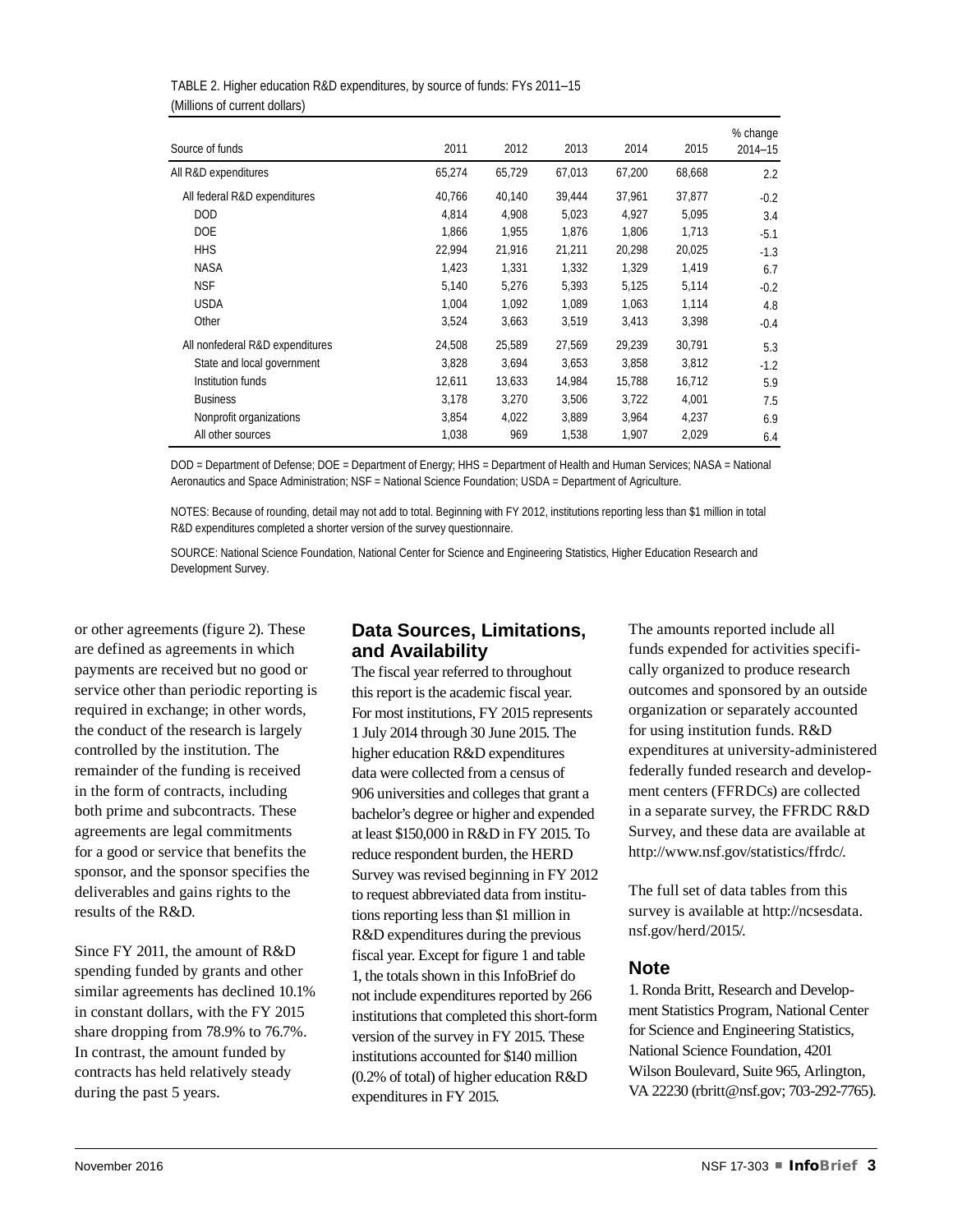|                                                 |         |         | % change |  |
|-------------------------------------------------|---------|---------|----------|--|
| Field                                           | FY 2014 | FY 2015 | 2014-15  |  |
| All R&D fields                                  | 67,200  | 68,668  | 2.2      |  |
| Science                                         | 52,795  | 53,974  | 2.2      |  |
| Computer sciences                               | 1,927   | 1,964   | 1.9      |  |
| <b>Environmental sciences</b>                   | 3,230   | 3,249   | 0.6      |  |
| Atmospheric sciences                            | 502     | 576     | 14.7     |  |
| Earth sciences                                  | 1,160   | 1,110   | $-4.3$   |  |
| Oceanography                                    | 1,072   | 1,052   | $-1.9$   |  |
| Environmental sciences, nec                     | 497     | 511     | 2.8      |  |
| Life sciences                                   | 37,961  | 38,820  | 2.3      |  |
| Agricultural sciences                           | 3,390   | 3,465   | 2.2      |  |
| <b>Biological sciences</b>                      | 11,706  | 11,711  | 0.0      |  |
| Medical sciences                                | 20,711  | 21,347  | 3.1      |  |
| Life sciences, nec                              | 2,155   | 2,297   | 6.6      |  |
| Mathematical sciences                           | 658     | 642     | $-2.4$   |  |
| Physical sciences                               | 4,617   | 4,711   | 2.0      |  |
| Astronomy                                       | 567     | 673     | 18.7     |  |
| Chemistry                                       | 1,724   | 1,758   | 2.0      |  |
| Physics                                         | 2,056   | 2,053   | $-0.1$   |  |
| Physical sciences, nec                          | 270     | 227     | $-15.9$  |  |
| Psychology                                      | 1,142   | 1,184   | 3.7      |  |
| Social sciences                                 | 2,216   | 2,322   | 4.8      |  |
| Economics                                       | 430     | 462     | 7.4      |  |
| Political sciences                              | 427     | 460     | 7.7      |  |
| Sociology                                       | 505     | 525     | 4.0      |  |
| Social sciences, nec                            | 853     | 875     | 2.6      |  |
| Sciences, nec                                   | 1,045   | 1,082   | 3.5      |  |
| Engineering                                     | 10,976  | 11,070  | 0.9      |  |
| Aeronautical and astronautical engineering      | 662     | 734     | 10.9     |  |
| Bioengineering and biomedical engineering       | 952     | 1,004   | 5.5      |  |
| Chemical engineering                            | 907     | 915     | 0.9      |  |
| Civil engineering                               | 1,257   | 1,288   | 2.5      |  |
| Electrical engineering                          | 2,480   | 2,494   | 0.6      |  |
| Mechanical engineering                          | 1,505   | 1,516   | 0.7      |  |
| Metallurgical and materials engineering         | 1,203   | 1,096   | $-8.9$   |  |
| Engineering, nec                                | 2,011   | 2,024   | 0.6      |  |
| Non-science and engineering                     | 3,428   | 3,624   | 5.7      |  |
| Business and management                         | 483     | 571     | 18.2     |  |
| Communications, journalism, and library science | 167     | 168     | 0.6      |  |
| Education                                       | 1,245   | 1,292   | 3.8      |  |
| <b>Humanities</b>                               | 402     | 430     | 7.0      |  |
| I aw                                            | 149     | 175     | 17.4     |  |
| Social work                                     | 226     | 216     | $-4.4$   |  |
| Visual and performing arts                      | 96      | 101     | 5.2      |  |
| Non-science and engineering, nec                | 660     | 671     | 1.7      |  |

TABLE 3. Higher education R&D expenditures, by R&D field: FYs 2014–15 (Millions of current dollars)

nec = not elsewhere classified.

SOURCE: National Science Foundation, National Center for Science and Engineering Statistics, Higher Education Research and Development Survey.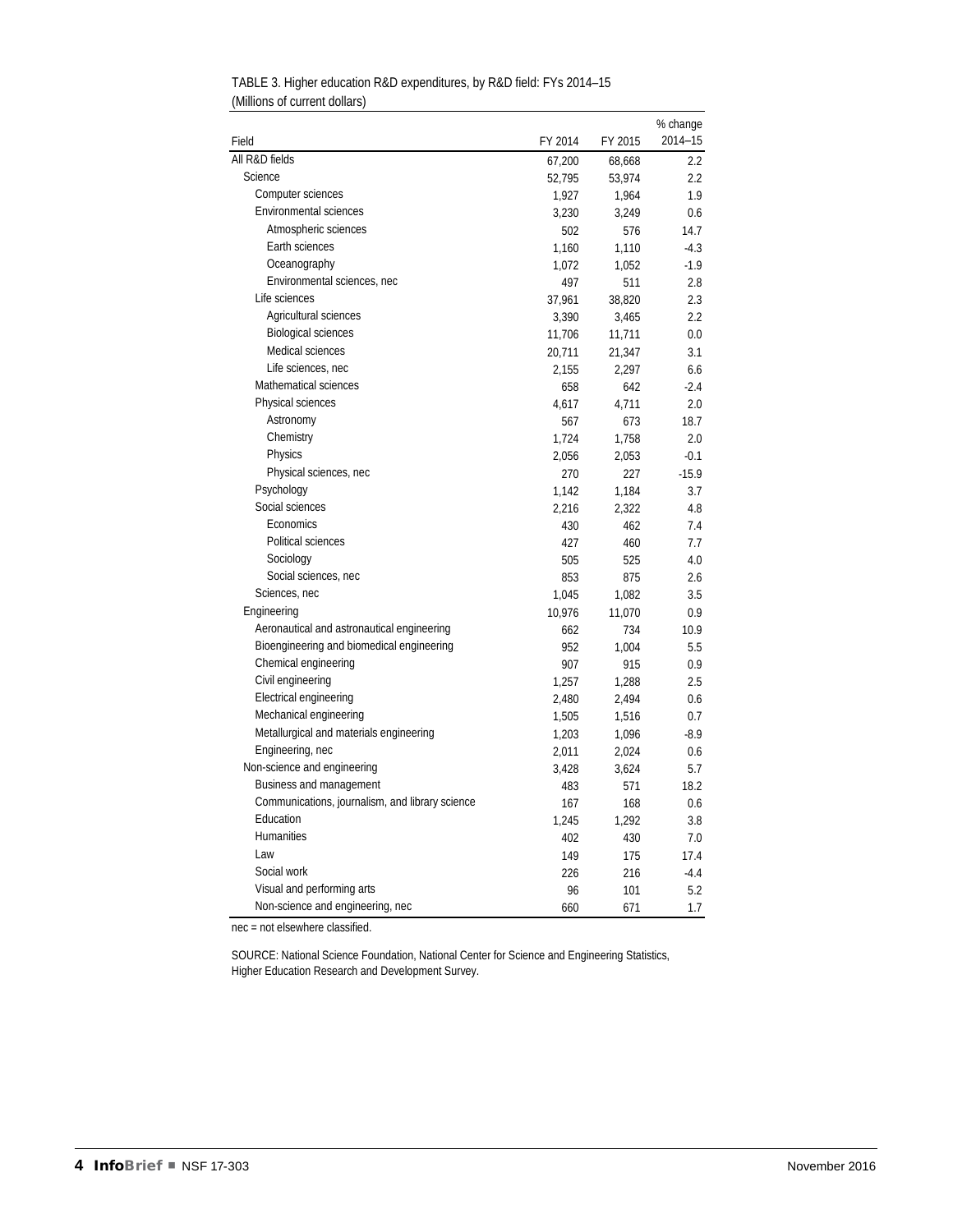|    |                                                                   |        |        |        | % change |
|----|-------------------------------------------------------------------|--------|--------|--------|----------|
|    | Rank Institution                                                  | 2013   | 2014   | 2015   | 2014-15  |
|    | All institutions                                                  | 67,013 | 67,200 | 68,668 | 2.2      |
|    | Leading 30 institutions in FY 2015                                | 27,504 | 27,651 | 28,391 | 2.7      |
| 1  | Johns Hopkins U.ª                                                 | 2,169  | 2,242  | 2,306  | 2.9      |
| 2  | U. Michigan, Ann Arbor                                            | 1,375  | 1,349  | 1,369  | 1.5      |
| 3  | U. Washington, Seattle                                            | 1,193  | 1,176  | 1,181  | 0.4      |
| 4  | U. California, San Francisco                                      | 1,043  | 1,084  | 1,127  | 4.0      |
| 5  | U. California, San Diego                                          | 1,076  | 1,067  | 1,101  | 3.2      |
| 6  | U. Wisconsin-Madison                                              | 1,124  | 1,109  | 1,069  | $-3.6$   |
| 7  | Duke U.                                                           | 993    | 1,037  | 1,037  | 0.0      |
| 8  | Stanford U.                                                       | 945    | 959    | 1,023  | 6.7      |
| 9  | U. California, Los Angeles                                        | 967    | 948    | 1,021  | 7.7      |
| 10 | Harvard U.                                                        | 1,013  | 934    | 1,014  | 8.6      |
| 11 | U. North Carolina, Chapel Hill                                    | 973    | 990    | 967    | $-2.3$   |
| 12 | Cornell U.                                                        | 845    | 883    | 954    | 8.0      |
| 13 | Massachusetts Institute of Technology                             | 901    | 908    | 931    | 2.5      |
| 14 | U. Minnesota, Twin Cities                                         | 858    | 877    | 881    | 0.5      |
| 15 | Columbia U. in the City of New York                               | 889    | 891    | 868    | $-2.6$   |
| 16 | Texas A&M U., College Station and Health Science Center           | 820    | 854    | 867    | 1.5      |
| 17 | U. Pennsylvania                                                   | 828    | 828    | 864    | 4.3      |
| 18 | U. Pittsburgh, Pittsburgh                                         | 873    | 857    | 861    | 0.5      |
| 19 | U. Texas M. D. Anderson Cancer Center                             | 718    | 795    | 833    | 4.8      |
| 20 | Ohio State U.                                                     | 793    | 815    | 818    | 0.4      |
| 21 | Yale U.                                                           | 789    | 773    | 803    | 3.9      |
| 22 | Pennsylvania State U., University Park and Hershey Medical Center | 838    | 801    | 791    | $-1.2$   |
| 23 | U. California, Berkeley                                           | 727    | 744    | 789    | 6.0      |
| 24 | Georgia Institute of Technology                                   | 730    | 726    | 765    | 5.4      |
| 25 | U. Florida                                                        | 695    | 709    | 740    | 4.4      |
| 26 | U. California, Davis                                              | 726    | 712    | 721    | 1.3      |
| 27 | Washington U., Saint Louis                                        | 685    | 665    | 694    | 4.4      |
| 28 | U. Southern California                                            | 646    | 687    | 691    | 0.6      |
| 29 | Northwestern U.                                                   | 640    | 645    | 656    | 1.7      |
| 30 | U. Texas, Austin                                                  | 634    | 585    | 651    | 11.3     |

| TABLE 4. Higher education R&D expenditures, ranked by FY 2015 R&D expenditures: FYs 2013-15 |  |
|---------------------------------------------------------------------------------------------|--|
| (Millions of current dollars)                                                               |  |

<sup>a</sup>Johns Hopkins University includes Applied Physics Laboratory, with \$1,328 million in total R&D expenditures in FY 2015.

NOTES: Because of rounding, detail may not add to total. Institutions ranked are geographically separate campuses headed by a campus-level president or chancellor.

SOURCE: National Science Foundation, National Center for Science and Engineering Statistics, Higher Education Research and Development Survey.